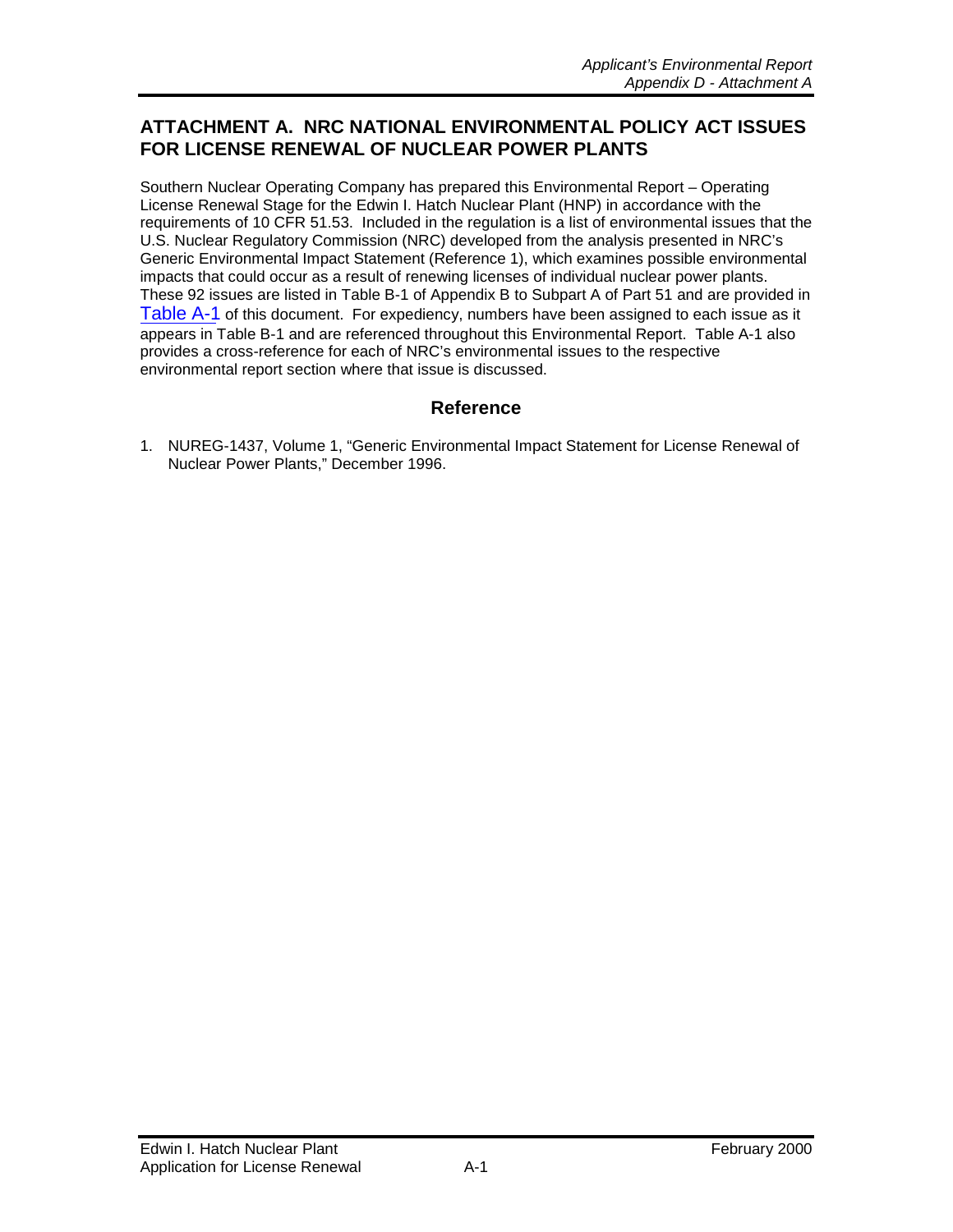|     | pulluy aut issues (paye + ul u).                                                                                                    |                | Section of this                         |
|-----|-------------------------------------------------------------------------------------------------------------------------------------|----------------|-----------------------------------------|
|     | Issue <sup>a</sup>                                                                                                                  | Category       | <b>Environmental Report</b>             |
| 1.  | Impacts of refurbishment on surface water quality                                                                                   | 1              | 3.1.1                                   |
| 2.  | Impacts of refurbishment on surface water use                                                                                       | 1              | 3.1.1                                   |
| 3.  | Altered current patterns at intake and discharge structures                                                                         | 1              | 3.1.1                                   |
| 4.  | Altered salinity gradients                                                                                                          | 1              | 3.1.1                                   |
| 5.  | Altered thermal stratification of lakes                                                                                             | 1              | $NA^b$                                  |
| 6.  | Temperature effects on sediment transport capacity                                                                                  | 1              | 3.1.1                                   |
| 7.  | Scouring caused by discharged cooling water                                                                                         | 1              | 3.1.1                                   |
| 8.  | Eutrophication                                                                                                                      | 1              | 3.1.1                                   |
| 9.  | Discharge of chlorine or other biocides                                                                                             | 1              | 3.1.1                                   |
| 10. | Discharge of sanitary wastes and minor chemical spills                                                                              | 1              | 3.1.1                                   |
| 11. | Discharge of other metals in waste water                                                                                            | 1              | 3.1.1                                   |
| 12. | Water use conflicts (plants with once-through cooling<br>systems)                                                                   | 1              | NA <sup>c</sup>                         |
| 13. | Water use conflicts (plants with cooling ponds or cooling<br>towers using make-up water from a small river with low<br>flow)        | 2              | 3.1.2                                   |
| 14. | Refurbishment impacts to aquatic resources                                                                                          | 1              | 3.1.1                                   |
| 15. | Accumulation of contaminants in sediments or biota                                                                                  | 1              | 3.1.1                                   |
| 16. | Entrainment of phytoplankton and zooplankton                                                                                        | 1              | 3.1.1                                   |
| 17. | Cold shock                                                                                                                          | 1              | 3.1.1                                   |
| 18. | Thermal plume barrier to migrating fish                                                                                             | 1              | 3.1.1                                   |
| 19. | Distribution of aquatic organisms                                                                                                   | 1              | 3.1.1                                   |
| 20. | Premature emergence of aquatic insects                                                                                              | 1              | 3.1.1                                   |
| 21. | Gas supersaturation (gas bubble disease)                                                                                            | 1              | 3.1.1                                   |
| 22. | Low dissolved oxygen in the discharge                                                                                               | 1              | 3.1.1                                   |
| 23. | Losses from predation, parasitism, and disease among<br>organisms exposed to sublethal stresses                                     | 1              | 3.1.1                                   |
| 24. | Stimulation of nuisance organisms (e.g., shipworms)                                                                                 | 1              | 3.1.1                                   |
| 25. | Entrainment of fish and shellfish in early life stages for<br>plants with once-through and cooling pond heat dissipation<br>systems | $\overline{2}$ | NA <sup>c</sup>                         |
| 26. | Impingement of fish and shellfish for plants with once-<br>through and cooling pond heat dissipation systems                        | $\overline{2}$ | $\ensuremath{\mathsf{NA}}^{\mathsf{c}}$ |
| 27. | Heat shock for plants with once-through and cooling pond<br>heat dissipation systems                                                | 2              | $NA^{\circ}$                            |
| 28. | Entrainment of fish and shellfish in early life stages for<br>plants with cooling-tower-based heat dissipation systems              | 1              | 3.1.1                                   |
| 29. | Impingement of fish and shellfish for plants with cooling-<br>tower-based heat dissipation systems                                  | 1              | 3.1.1                                   |
| 30. | Heat shock for plants with cooling-tower-based heat<br>dissipation systems                                                          | 1              | 3.1.1                                   |
| 31. | Impacts of refurbishment on ground-water use and quality                                                                            | 1              | 3.1.1                                   |
| 32. | Ground-water use conflicts (potable and service water;<br>plants that use < 100 gpm)                                                | 1              | NA <sup>d</sup>                         |
| 33. | Ground-water use conflicts (potable and service water, and<br>dewatering; plants that use $> 100$ gpm)                              | $\overline{c}$ | 3.1.3                                   |

**Table A-1.** HNP environmental report discussion of license renewal national environmental policy act issues (page 1 of 3).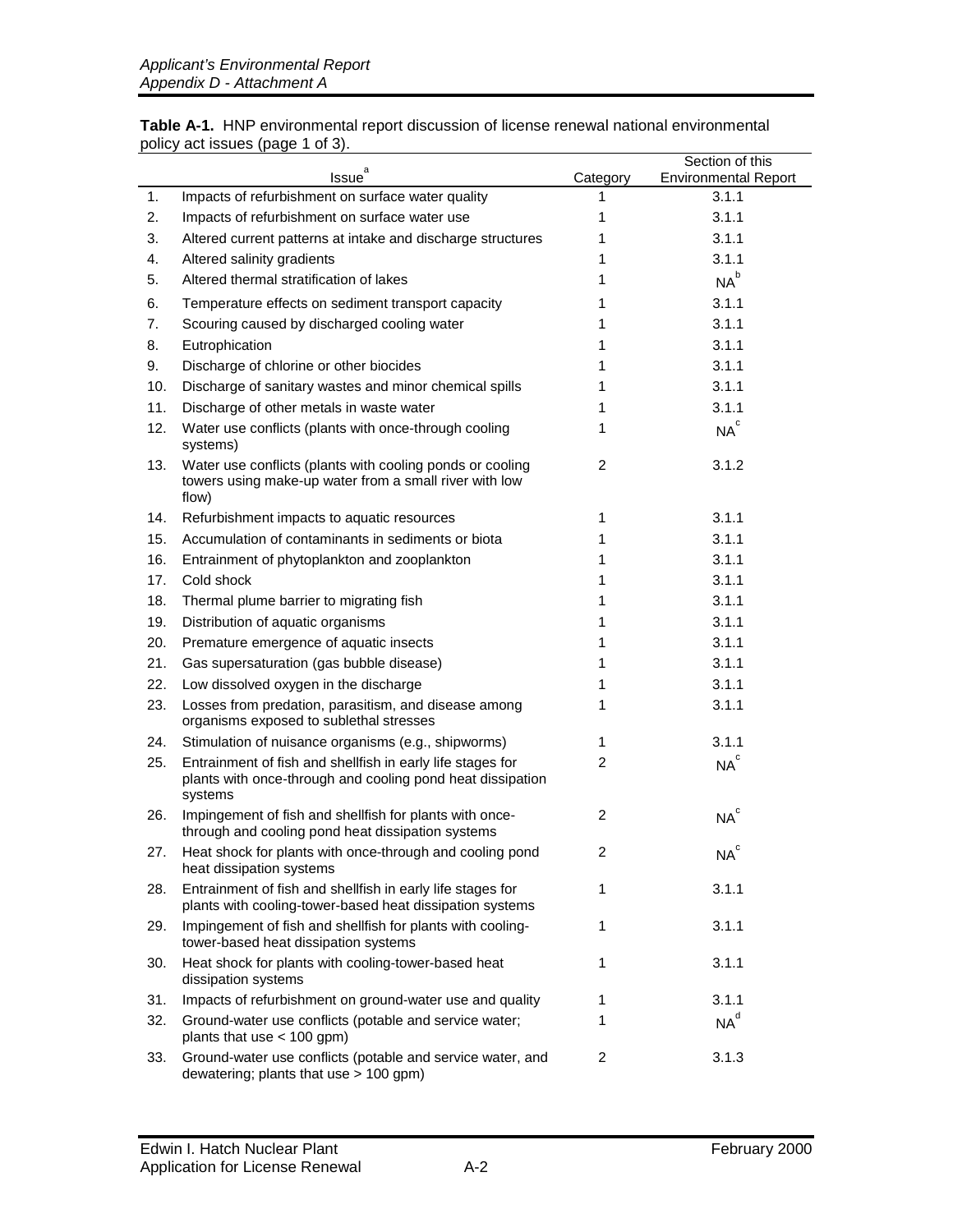|     | а                                                                                                                                                 |                 | Section of this             |
|-----|---------------------------------------------------------------------------------------------------------------------------------------------------|-----------------|-----------------------------|
|     | <b>Issue</b>                                                                                                                                      | Category        | <b>Environmental Report</b> |
| 34. | Ground-water use conflicts (plants using cooling towers<br>withdrawing make-up water from a small river)                                          | $\overline{c}$  | 3.1.3                       |
| 35. | Ground-water use conflicts (Ranney wells)                                                                                                         | 2               | NA <sup>e</sup>             |
| 36. | Ground-water quality degradation (Ranney wells)                                                                                                   | 1               | NA <sup>e</sup>             |
| 37. | Ground-water quality degradation (saltwater intrusion)                                                                                            | 1               | 3.1.1                       |
| 38. | Ground-water quality degradation (cooling ponds in salt<br>marshes)                                                                               | 1               | NA <sup>c</sup>             |
| 39. | Ground-water quality degradation (cooling ponds at inland<br>sites)                                                                               | 2               | NA <sup>c</sup>             |
| 40. | Refurbishment impacts to terrestrial resources                                                                                                    | $\overline{c}$  | 3.1.4                       |
| 41. | Cooling tower impacts on crops and ornamental vegetation                                                                                          | 1               | 3.1.1                       |
| 42. | Cooling tower impacts on native plants                                                                                                            | 1               | 3.1.1                       |
| 43. | Bird collisions with cooling towers                                                                                                               | 1               | NA <sup>f</sup>             |
| 44. | Cooling pond impacts on terrestrial resources                                                                                                     | 1               | NA <sup>c</sup>             |
| 45. | Power line right-of-way management (cutting and herbicide<br>application)                                                                         | 1               | 3.1.1                       |
| 46. | Bird collisions with power lines                                                                                                                  | 1               | 3.1.1                       |
| 47. | Impacts of electromagnetic fields on flora and fauna<br>(plants, agricultural crops, honeybees, wildlife, livestock)                              | 1               | 3.1.1                       |
| 48. | Floodplains and wetlands on power line right of way                                                                                               | 1               | 3.1.1                       |
| 49. | Threatened or endangered species                                                                                                                  | 2               | 3.1.5                       |
| 50. | Air quality during refurbishment (non-attainment and<br>maintenance areas)                                                                        | $\overline{2}$  | 3.1.6                       |
| 51. | Air quality effects of transmission lines                                                                                                         | 1               | 3.1.1                       |
| 52. | Onsite land use                                                                                                                                   | 1               | 3.1.1                       |
| 53. | Power line right of way                                                                                                                           | 1               | 3.1.1                       |
| 54. | Radiation exposures to the public during refurbishment                                                                                            | 1               | 3.1.1                       |
| 55. | Occupational radiation exposures during refurbishment                                                                                             | 1               | 3.1.1                       |
| 56. | Microbiological organisms (occupational health)                                                                                                   | 1               | 3.1.1                       |
| 57. | Microbiological organisms (public health)(plants using lakes<br>or canals, or cooling towers or cooling ponds that discharge<br>to a small river) | $\overline{2}$  | 3.1.7                       |
| 58. | Noise                                                                                                                                             | 1               | 3.1.1                       |
| 59. | Electromagnetic fields, acute effects (electric shock)                                                                                            | 2               | 3.1.8                       |
| 60. | Electromagnetic fields, chronic effects                                                                                                           | NA <sup>g</sup> | NA <sup>9</sup>             |
| 61. | Radiation exposures to public (license renewal term)                                                                                              | 1               | 3.1.1                       |
| 62. | Occupational radiation exposures (license renewal term)                                                                                           | 1               | 3.1.1                       |
| 63. | Housing impacts                                                                                                                                   | 2               | 3.1.9                       |
| 64. | Public services: public safety, social services, and tourism<br>and recreation                                                                    | 1               | 3.1.1                       |
| 65. | Public services: public utilities                                                                                                                 | 2               | 3.1.10                      |
| 66. | Public services, education (refurbishment)                                                                                                        | 2               | 3.1.11                      |
| 67. | Public services, education (license renewal term)                                                                                                 | 1               | 3.1.1                       |
| 68. | Offsite land use (refurbishment)                                                                                                                  | $\overline{c}$  | 3.1.12                      |

**Table A-1.** HNP environmental report discussion of license renewal national environmental policy act issues (page 2 of 3).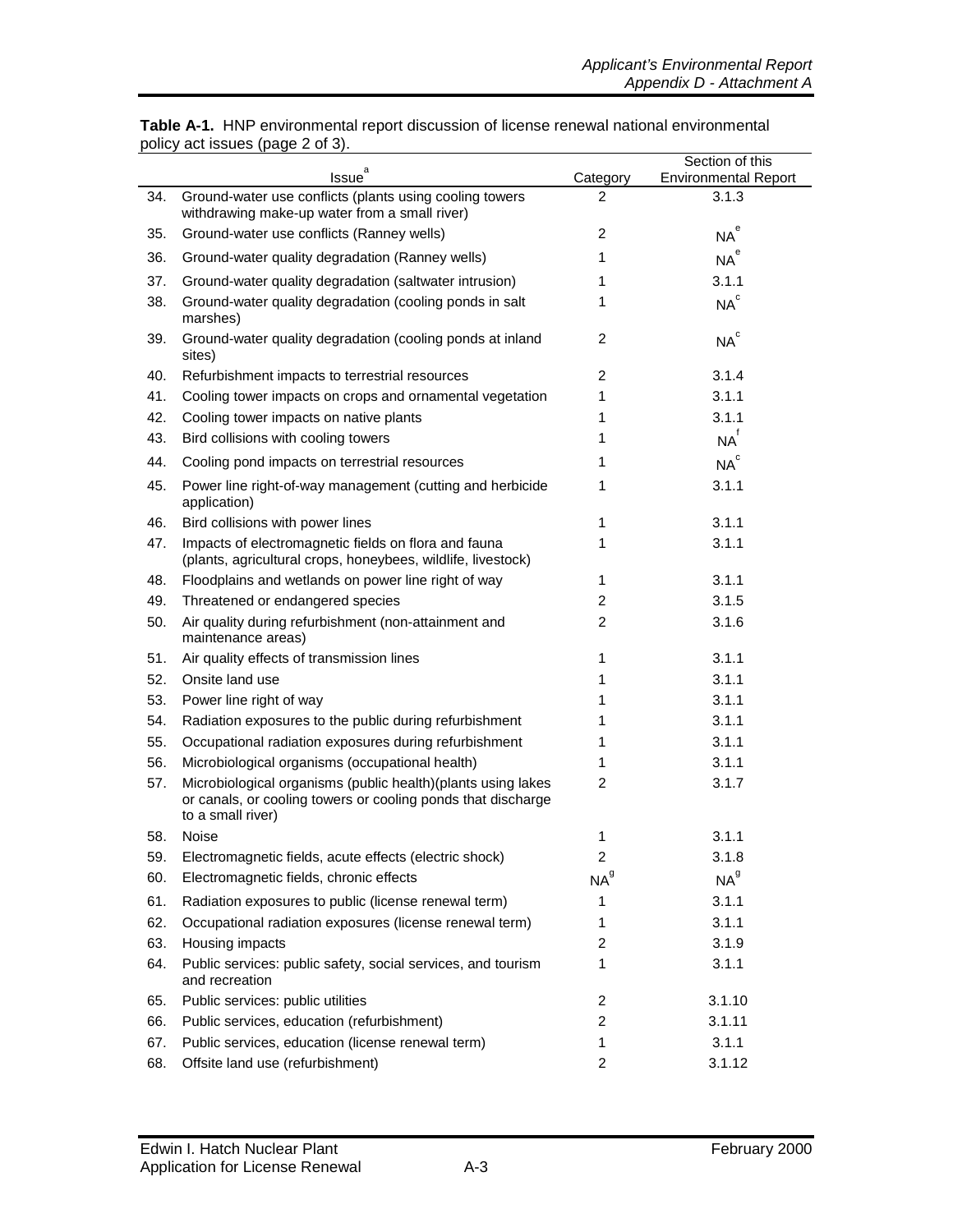|     | policy act issues (page 5 or 3).                                                                                     |                |                                                |
|-----|----------------------------------------------------------------------------------------------------------------------|----------------|------------------------------------------------|
|     | a<br><b>Issue</b>                                                                                                    | Category       | Section of this<br><b>Environmental Report</b> |
| 69. | Offsite land use (license renewal term)                                                                              | $\overline{2}$ | 3.1.13                                         |
| 70. | Public services, transportation                                                                                      | $\overline{2}$ | 3.1.14                                         |
| 71. | Historic and archaeological resources                                                                                | $\overline{c}$ | 3.1.15                                         |
| 72. | Aesthetic impacts (refurbishment)                                                                                    | 1              | 3.1.1                                          |
| 73. | Aesthetic impacts (license renewal term)                                                                             | 1              | 3.1.1                                          |
| 74. | Aesthetic impacts of transmission lines (license renewal<br>term)                                                    | 1              | 3.1.1                                          |
| 75. | Design basis accidents                                                                                               | 1              | 3.1.1                                          |
| 76. | Severe accidents                                                                                                     | $\overline{2}$ | 3.1.16                                         |
| 77. | Offsite radiological impacts (individual effects from other<br>than the disposal of spent fuel and high level waste) | 1              | 3.1.1                                          |
| 78. | Offsite radiological impacts (collective effects)                                                                    | 1              | 3.1.1                                          |
| 79. | Offsite radiological impacts (spent fuel and high level waste<br>disposal)                                           | 1              | 3.1.1                                          |
| 80. | Nonradiological impacts of the uranium fuel cycle                                                                    | 1              | 3.1.1                                          |
| 81. | Low-level waste storage and disposal                                                                                 | 1              | 3.1.1                                          |
| 82. | Mixed waste storage and disposal                                                                                     | 1              | 3.1.1                                          |
| 83. | On-site spent fuel                                                                                                   | 1              | 3.1.1                                          |
| 84. | Nonradiological waste                                                                                                | 1              | 3.1.1                                          |
| 85. | Transportation                                                                                                       | 1              | 3.1.1                                          |
| 86. | Radiation doses (decommissioning)                                                                                    | 1              | 3.1.1                                          |
| 87. | Waste management (decommissioning)                                                                                   | 1              | 3.1.1                                          |
| 88. | Air quality (decommissioning)                                                                                        | 1              | 3.1.1                                          |
| 89. | Water quality (decommissioning)                                                                                      | 1              | 3.1.1                                          |
| 90. | Ecological resources (decommissioning)                                                                               | 1              | 3.1.1                                          |
| 91. | Socioeconomic impacts (decommissioning)                                                                              | 1              | 3.1.1                                          |
| 92. | Environmental justice                                                                                                | $NA^9$         | 3.1.18                                         |

|  | <b>Table A-1.</b> HNP environmental report discussion of license renewal national environmental |  |  |  |  |
|--|-------------------------------------------------------------------------------------------------|--|--|--|--|
|  | policy act issues (page 3 of 3).                                                                |  |  |  |  |

- a. Source: 10 CFR Part 51, Subpart A, Appendix B, Table B-1 (Issue numbers added to facilitate discussion.)
- b. Not applicable because HNP is not located on a lake.
- c. Not applicable because HNP does not use a cooling pond or once-through heat dissipation system.
- d. Not applicable because HNP uses > 100 gpm of groundwater.
- e. Not applicable because HNP does not use Ranney wells.
- f. Not applicable because HNP does not use natural draft cooling towers (NUREG-1437, Section 4.3.5.2).
- g. Not applicable because the categorization and impact finding definitions do not apply to this issue (10 CFR 51, Subpart A, Appendix B, Table B-1, footnote 4).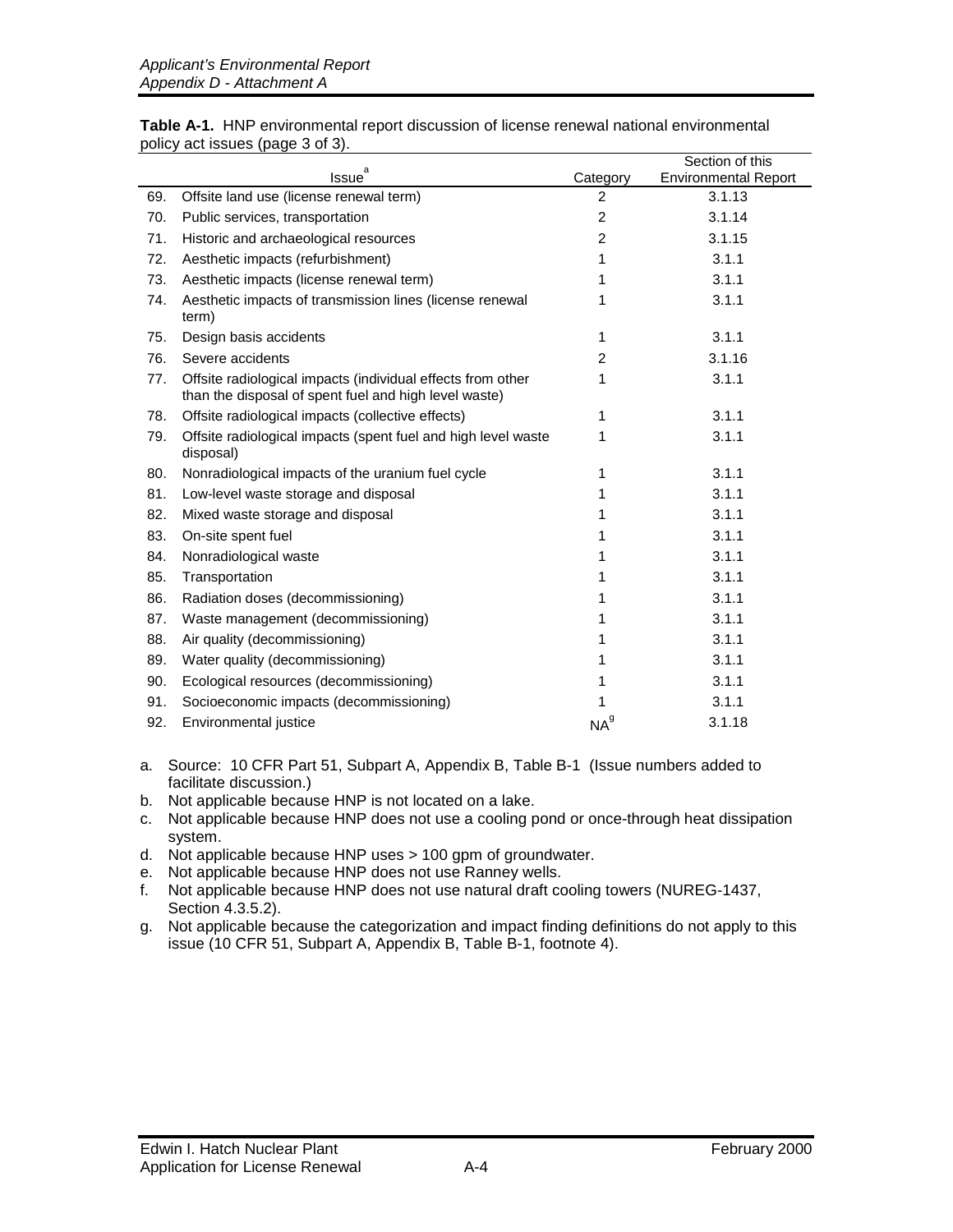# **ATTACHMENT B. SURFACE WATER WITHDRAWAL IMPACT ASSESSMENT**

## **B.1 Surface Water Impact Calculations**

The U.S. Geological Survey (USGS) measures streamflow characteristics at locations, called gauging stations, throughout the U.S. The USGS has prepared tables, called rating tables, that show the relationship between the height of water at a gauging station and the volume of water, called discharge, passing that station. For example, Rating Table 13 for USGS Gauging Station 02225000, located in Georgia on the Altamaha River at the U. S. Highway 1 bridge indicates that if the gauge height reading is 8.7 feet, the USGS has calculated that the river discharge at that time is 11,520 cubic feet per second. Conversely, if the river discharge were 9,619 cubic feet per second, the expected gauge height reading would be 7.7 feet. A copy of Rating Table 13 is attached as Table B-1.

The reader will note that the right-hand column of Rating Table 13 shows the difference in river discharge, Q, per foot of gauge height. If the river sides were vertical, the difference would remain effectively the same regardless of gauge height; each additional 1,000 cubic feet per second, for example, would raise the river height the same amount. Because rivers in cross section are generally shaped like a broad letter "V," however, the higher the water level, the more room there is to contain water. This is why Rating Table 13 indicates that an increase in gauge height from 1 foot to 2 feet adds only 732 cubic feet per second of discharge whereas an increase from 21 feet to 22 feet adds 17,500 cubic feet per second.

The USGS also publishes annual summaries of streamflow data for each gauging station. Attached, as <u>Table B-2</u>, is the water year<sup>1</sup> 1997 discharge data for Altamaha River Gauging Station 02225000. For example, the table indicates that on January 20, 1997, the river discharge was 22,500 cubic feet per second. Referring to Rating Table 13 (Table B-1), this value corresponds to the gauge height of 13 feet, the approximate gauge reading on that day.

In addition to annual discharge data, Table B-2 presents statistical analyses of annual and multiyear data. The table indicates that, based on 49 years of data (1949 – 1997), 11,580 cubic feet per second is the river's annual mean discharge, that March is the month that has the highest mean discharge (24,570 cubic feet per second) and maximum discharge (47,260 cubic feet per second), and that September is the month that has the lowest mean discharge (4,907 cubic feet per second) and minimum discharge (1,864 cubic feet per second). The annual discharge table for fiscal year 1990, attached as  $Table B-3$ , also indicates that the historical lowest daily mean was 1,620 cubic feet on July 21, 1986.

The equations use data presented in attached ratings and annual discharge tables in calculating information presented in Section 3.1.2.1.

### **EQUATION B.1 – ANNUAL FLOW RATE**

Calculate the Altamaha River annual flow rate in cubic feet per year by converting average mean discharge of 11,580 cubic feet per second from Table B-2:

11,580 cubic feet per second  $\times$  3,600 seconds per hour  $\times$  24 hours per day  $\times$  365 days per year = 365,186,880,000 or  $3.65 \times 1011$  cubic feet per year

 $\overline{a}$ 1. A water year runs from October 1 through September 30.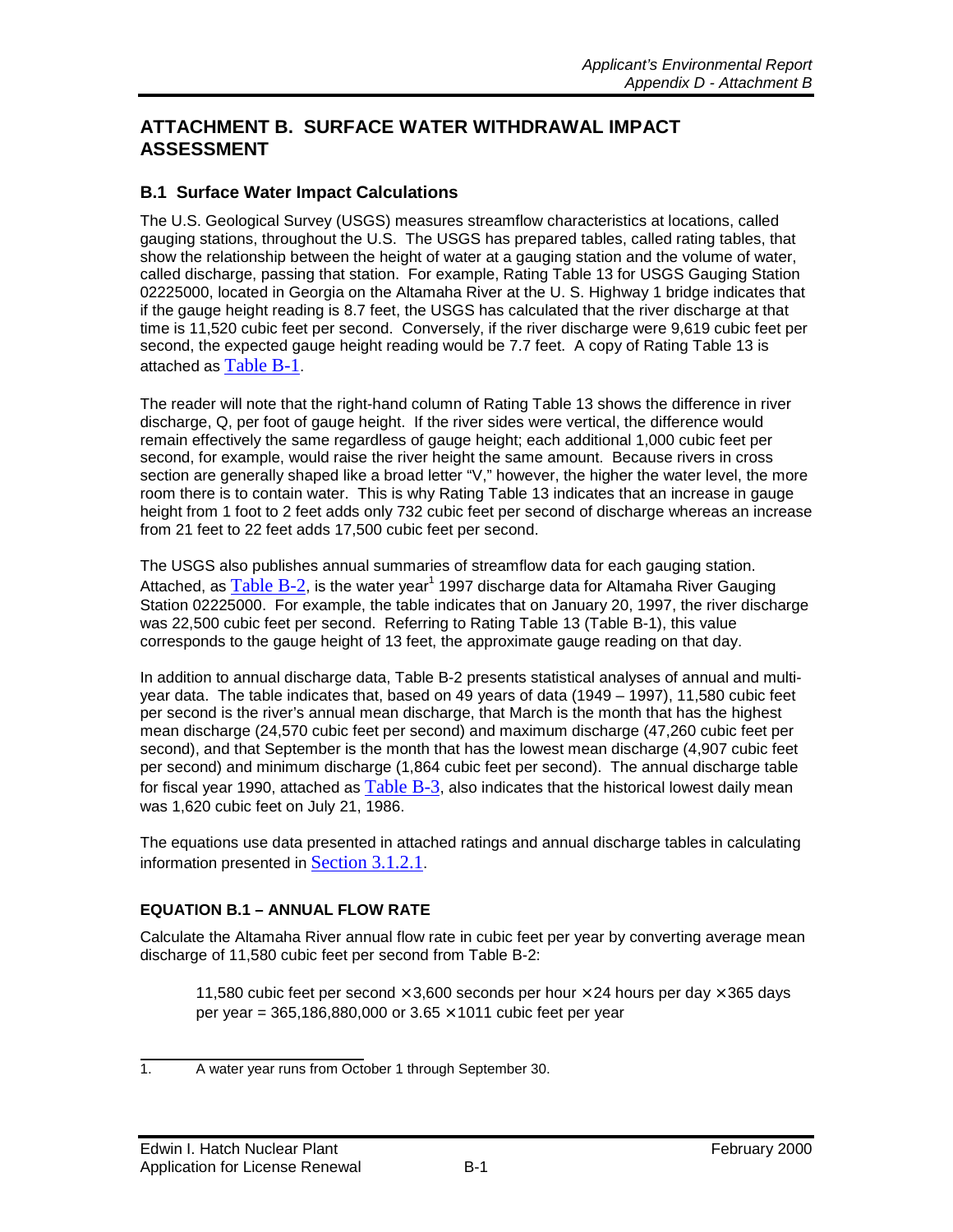#### **EQUATION B.2 – IMPACT ON AVERAGE FLOW**

Calculate the percent that HNP cooling water consumptive use by evaporation, 32.6 million gallons per day (Section 2.1.4), reduces Altamaha River the annual mean discharge of 11,580 cubic feet per second (cfs) (Table B-1). First, convert consumptive loss units to same as discharge units:

 $=$  50.44 cubic feet per second 32,600,000 gallons per day $\times$ 0.1336719 cubic feet per gallon  $=$  3600 seconds per hour $\times$ 24 hours per day

3600 seconds per hour  $\times$  24 hours per day

Second, determine percentage represented by consumptive loss:

 $50.44$  cubic feet per second<br> $x100 = 0.44$  percent 11,580 cubic feet per second

#### **EQUATION B.3 – IMPACT ON MINIMUM FLOW**

Calculate the percent that HNP cooling water consumptive use by evaporation, 50.44 cubic feet per second (Equation B-2), would have reduced the Altamaha River historic lowest daily mean discharge of 1,620 cubic feet per second (Table B-3):

 $x100 = 3.1$  percent 1,620 cubic feet per second  $\frac{50.44 \text{ cubic feet per second}}{100}$  x100 =

### **EQUATION B.4 – IMPACT ON AVERAGE ELEVATION**

Calculate the amount that HNP cooling water consumptive use by evaporation, 50.44 cubic feet per second (Equation B.2), reduces the Altamaha River elevation at the time of the annual mean discharge of 11,580 cubic feet per second.

Table B-1 is the USGS rating table for the referenced gauging station. It provides flow rates for gage height increments of 0.1 feet. For all practical purposes, there is a straight line relationship between gage height and flow rate between these small increments of gage height.

The average flow rate of 11,580 cfs is between the following points on the rating table.

| Flow rate | Gage height |
|-----------|-------------|
| (cfs)     | (feet)      |
| 11,520    | 8.7         |
| 11,720    | 8.8         |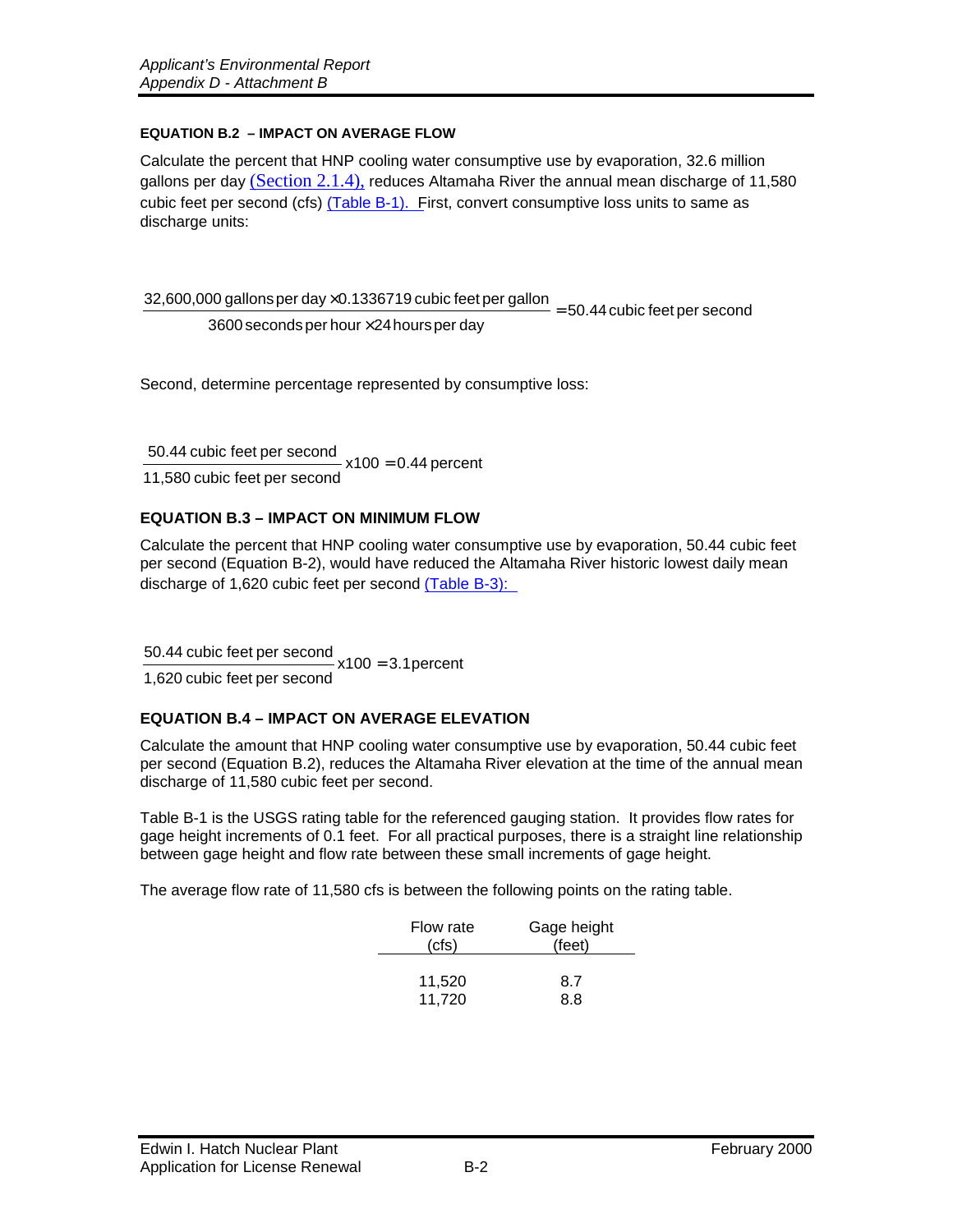A straight line between these points is:

(flow rate - 11,520) 11,520 - 11,720 gage height (ft) = 8.7 +  $\frac{8.8$  - 8.7  $\quad \times$ 

therefore, 11,580 cfs occurs at a gage height of

$$
8.7 + \frac{0.1}{200}(11,580 - 11,520) = 8.73
$$
 ft

subtraction of the consumptive withdrawal reduces the flow rate to

 $11,580 - 50.44 = 11,529.6$  cfs

This is also between the two reference points, therefore gage height would be

$$
8.7 + \frac{.1}{200} \times (11,529.6 - 11,520) = 8.70 \text{ ft}
$$

The difference in gage height (0.03 ft) is negligible.

### **EQUATION B.5 – IMPACT ON MINIMUM ELEVATION**

Calculate the amount that HNP cooling water consumptive use by evaporation, 50.44 cubic feet per second (Equation B.2) would have reduced the Altamaha River historic lowest daily mean discharge of 1,620 cubic feet per second (Table B-3):

The lowest flow rate of record (1,620 cfs) is between the following points on the rating table:

| Flow rate | Gage height |
|-----------|-------------|
| (cfs)     | (feet)      |
|           |             |
| 1,553     | 1.1         |
| 1.621     | 12          |

A straight line between these points is:

gage height (ft) = 
$$
1.1 + \frac{1.2 - 1.1}{1.621 - 1.553}
$$
 (flow rate - 1.553)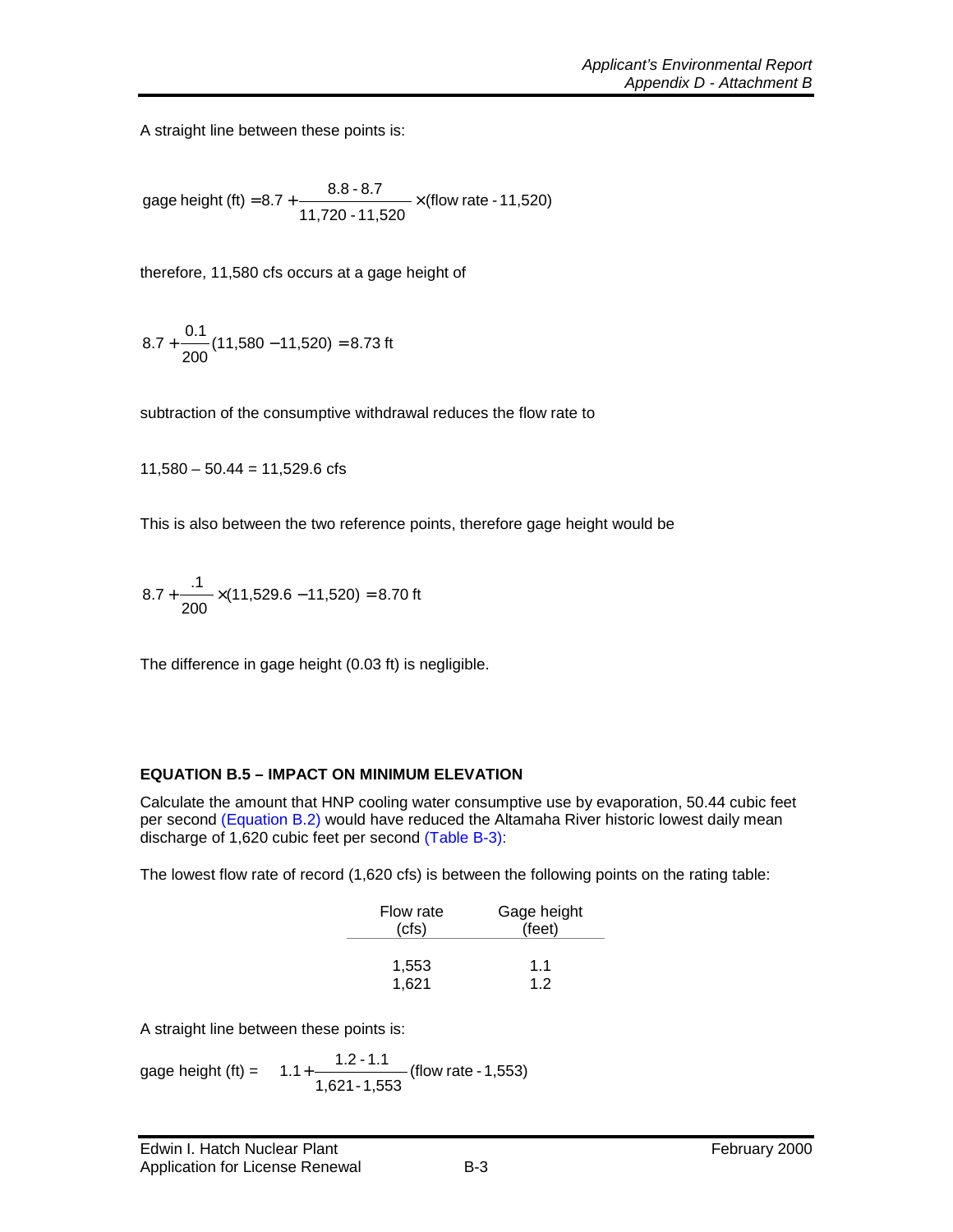therefore, 1,620 cfs occurs at a gage height of:

$$
1.1 + \frac{0.1}{68} \times (1,620 - 1,553) = 1.20
$$
 ft

subtraction of the consumptive withdrawal reduces the flow rate to

 $1,620 - 50.44 = 1,569.6$ 

This is also between the two reference points, therefore gage height would be

$$
1.1 + \frac{0.1}{68} \times (1,569.6 - 1,553) = 1.12 \text{ ft}
$$

The difference in gage height (0.08 ft) is negligible.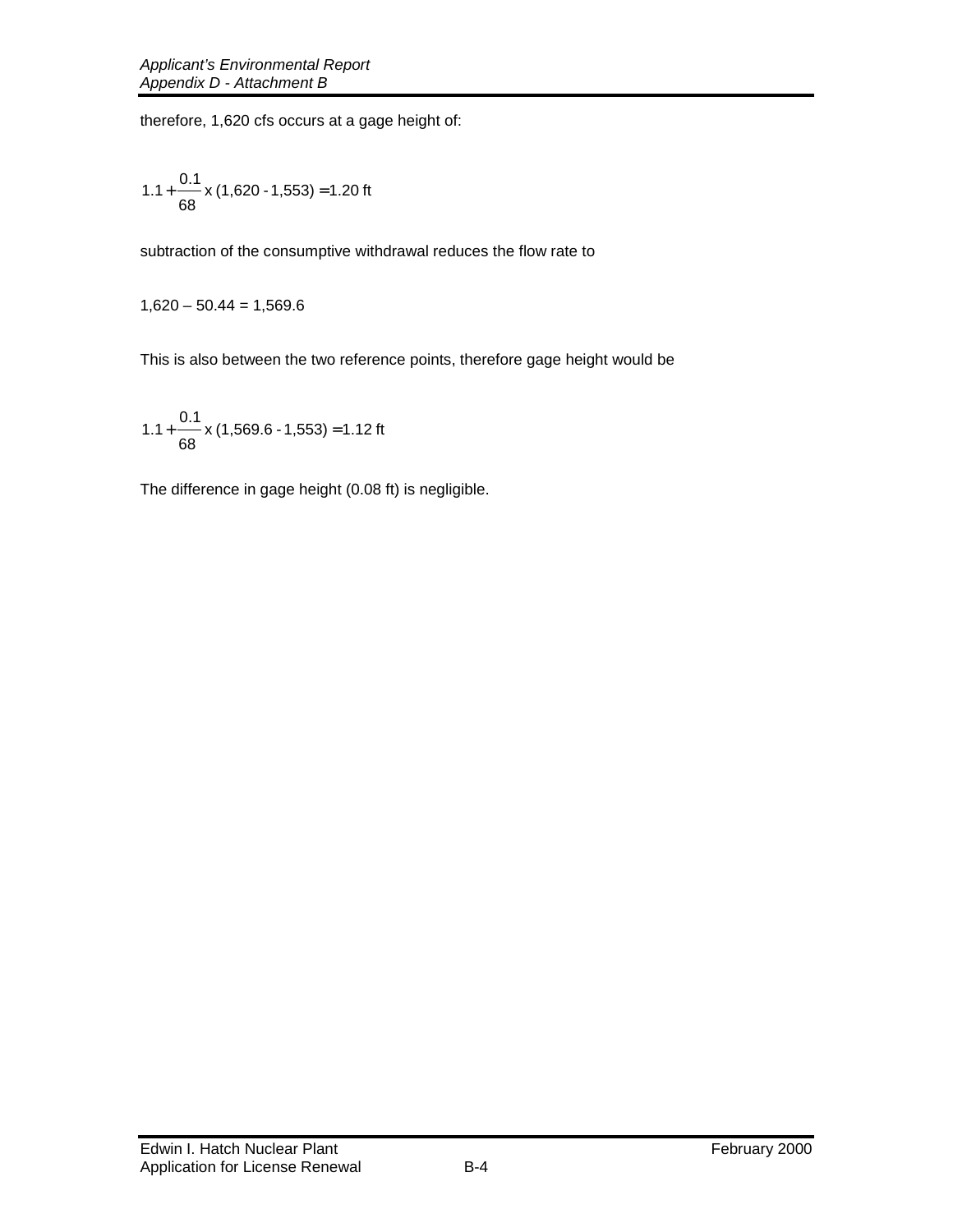| RATING NO: 13.0<br>H<br>START DATE/TIME: 10-01-1997 (0001)<br>PAGE<br>TYPE: LOG | DIFF IN Q<br>PER<br><b>FOOT</b><br>CFS<br>DATE             | 614.0<br>895.0<br>732.0<br>1232<br>1061 | 1769<br>1950<br>2150<br>1407<br>1587                                  | 2330<br>2800<br>3100<br>4000<br>5200            | 9200<br>10010<br>11290<br>6300<br>7500         | 21900*<br>17500<br>19600<br>13180<br>14820                                 |
|---------------------------------------------------------------------------------|------------------------------------------------------------|-----------------------------------------|-----------------------------------------------------------------------|-------------------------------------------------|------------------------------------------------|----------------------------------------------------------------------------|
| TYPE: 001                                                                       | ი.<br>.<br>AND                                             | 2139<br>3017<br>5276<br>4061<br>1423    | 6665<br>8234<br>11920<br>14040<br>9984                                | 22180<br>16360<br>19110<br>26080<br>31150       | 37330<br>44680<br>53730<br>63650<br>74810      | 87790<br>119600<br>102400<br>139000<br>160700                              |
|                                                                                 | CHK. BY<br>∞.                                              | 1360<br>2060<br>3949<br>5146<br>2922    | 6519<br>11720<br>8069<br>13820<br>9801                                | 21860<br>16120<br>18820<br>25670<br>30610       | 36670<br>43870<br>62610<br>73630<br>52780      | 86420<br>100900<br>117800<br>137000<br>158400                              |
| iga                                                                             | WELL DEFINED BETWEEN<br>(EXPANDED PRECISION)<br>-7<br>DATE | 1298<br>1983<br>2828<br>3838<br>5019    | 7906<br>9619<br>11520<br>13600<br>6373                                | 25260<br>15880<br>18530<br>21540<br>30070       | 51840<br>36020<br>43070<br>61570<br>72470      | 99380<br>116000<br>135000<br>85060<br>156200                               |
|                                                                                 | 12 BELOW 20 FEET.<br>؋<br>COMP BY                          | 4893<br>1238<br>2736<br>3730<br>1907    | 6230<br>7744<br>9440<br>11320<br>13390                                | 15640<br>18250<br>21230<br>24850<br>29540       | 35380<br>50910<br>42280<br>60560<br>71320      | 83720<br>97870<br>114200<br>133000<br>153900                               |
|                                                                                 | AND IS<br><u>ي</u><br>SAME AS RATING NO                    | 1180*<br>1833<br>2646<br>3623<br>4769   | 9262<br>6088<br>7585<br>11120<br>13170                                | 5410<br>20920<br>24450<br>29020<br>17970        | 41500*<br>50000*<br>34750<br>59550<br>70190    | 82400<br>96380<br>112500<br>131000<br>151700                               |
| DATE PROCESSED: 12-22-1998 @ 11:35 BY wrstokes                                  | ÷.<br>AND                                                  | 2557<br>3518<br>1761<br>4647            | 9086<br>5948<br>10930<br>12960<br>7427                                | 17690<br>20610<br>24050<br>15180<br>28500       | 34120<br>40780<br>49070<br>58560<br>69060      | 81090<br>94910<br>110700<br>129100<br>149600                               |
|                                                                                 | DISCHARGE IN CUBIC FEET PER SECOND<br>                     | 1690<br>2470<br>3414<br>4526            | 5810<br>8912<br>10740<br>12750<br>7271                                | 23660<br>14950<br>17410<br>20300<br>27990       | 33500<br>40070<br>48160<br>67960<br>57570      | 79790<br>93450<br>000601<br>.27100<br>147400                               |
|                                                                                 | DISCHARGE MEASUREMENTS, NOS<br><u>ي</u> .                  | 2385<br>3312<br>4407<br>1621            | 8740<br>.0550<br>7117<br>12540<br>5674                                | 17140<br>23270<br>14720<br>20000<br>27490       | 32900<br>39370<br>47260<br>56600<br>66860      | 78510<br>92010<br>107300<br>125200<br>145300                               |
| ALTAMAHA RIVER NEAR BAXLEY, GA.                                                 | ٦.                                                         | 3212<br>4290<br>1553<br>2301            | 5540<br>6965<br>8569<br>.0360<br>12330                                | 16870<br>19700<br>22880<br>14490<br>26990       | 32290<br>38680<br>46370<br>55650<br>65780      | 77250<br>90590<br>05700<br>23300<br>43200<br>$\overline{a}$ $\overline{a}$ |
|                                                                                 | °.                                                         | 2219<br>4175<br>3114<br>1487            | 10170<br>12120<br>5407<br>6814<br>8401                                | 16600*<br>19400*<br>$22500*$<br>26500*<br>14270 | 45500*<br>38000*<br>54700*<br>31700*<br>64710  | 104000*<br>76000*<br>89180<br>121500<br>141100                             |
| OFFSET: $-4.0$<br>02225000                                                      | <b>BASED ON</b><br>HEIGHT<br>(FEET)<br>GAGE                | $\frac{0000}{10000}$                    | $\begin{array}{c} 0.0 \\ 0.0 \end{array}$<br>7.0<br>$\frac{0}{8}$ . 8 | 0.0000<br>21211                                 | $18.0$<br>$19.0$<br>$15.0$<br>$15.0$<br>$17.0$ | $20.0$<br>$21.0$<br>$22.0$<br>$23.0$<br>$24.0$                             |

Table B-1. USGS Expanded Rating Table, Altamaha River Station 02225000, Rating No. 13.0.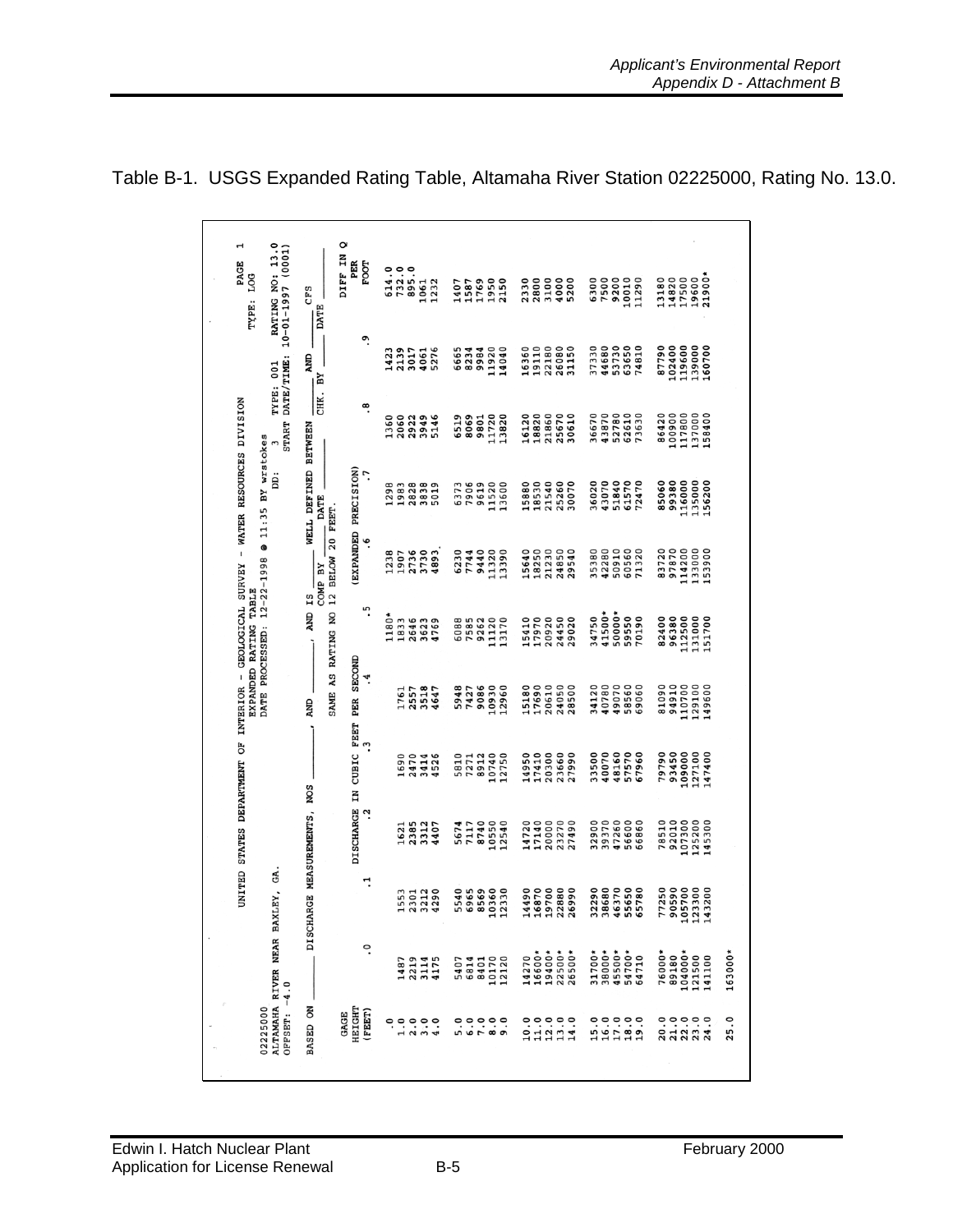|  | Table B-2. USGS Discharge Table for the Altamaha River Water Year October 1996 to |  |  |  |  |
|--|-----------------------------------------------------------------------------------|--|--|--|--|
|  | September 1997 (Station 02225000).                                                |  |  |  |  |

|             | ×                        |                                 |                |                   |                        |                   | UNITED STATES DEPARTMENT OF THE INTERIOR - GEOLOGICAL SURVEY - GEORGIA INSTALLATION                               |                   |              |                     |                         | 12/22/1998                 |
|-------------|--------------------------|---------------------------------|----------------|-------------------|------------------------|-------------------|-------------------------------------------------------------------------------------------------------------------|-------------------|--------------|---------------------|-------------------------|----------------------------|
|             | LATITUDE 315620          |                                 |                | LONGITUDE 0822113 |                        |                   | STATION NUMBER 02225000 ALTAMAHA RIVER NEAR BAXLEY, GA. STREAM SOURCE AGENCY USGS<br>DRAINAGE AREA 11600.00 DATUM |                   | 61.51        | STATE 13 COUNTY 001 |                         |                            |
|             |                          |                                 |                |                   |                        | DAILY MEAN VALUES | DISCHARGE, CUBIC FEET PER SECOND, WATER YEAR OCTOBER 1996 TO SEPTEMBER 1997                                       |                   |              |                     |                         |                            |
| DAY         | OCT                      | <b>NOV</b>                      | DEC            | JAN               | FEB                    | MAR               | APR                                                                                                               | MAY               | JUN          | JUL                 | AUG                     | SEP                        |
|             | 3350                     |                                 | 3730           | 6300              | 17700                  | 49900             | 7920                                                                                                              | 11600             | 6220         | 5320                | 8750                    | 2430                       |
| 1<br>2      | 3340                     | 2790<br>2730                    | 4070           | 6160              | 17400                  | 47500             | 7960                                                                                                              | 12800             | 6710         | 5610                | 6790                    | 2380                       |
| 3           | 3980                     | 2680                            | 4670           | 6500              | 16300                  | 43800             | 7880                                                                                                              | 14000             | 6920         | 6360                | 6530                    | 2330                       |
| 4           | 4780                     | 2700                            | 5960           | 6660              | 15400                  | 39400             | 7540                                                                                                              | 15200             | 7090         | 6060                | 6990                    | 2270                       |
| 5           | 5190                     | 2800                            | 7800           | 6790              | 14600                  | 34800             | 7190                                                                                                              | 16100             | 6990         | 5680                | 7220                    | 2220                       |
| 6           | 5510                     | 2880                            | 9170           | 6880              | 13800                  | 31200             | 6960                                                                                                              | 17000             | 6790         | 5680                | 6960                    | 2150                       |
| 7<br>8      | 5320<br>5520             | 2890<br>2890                    | 10200<br>10200 | 6930<br>7230      | 13200<br>12600         | 28800<br>27900    | 6630<br>6200                                                                                                      | 17800<br>18600    | 6580<br>6490 | 5660<br>5040        | 6600<br>6280            | 2080<br>2040               |
| 9           | 6420                     | 3010                            | 8690           | 8470              | 12200                  | 29200             | 5890                                                                                                              | 19200             | 6430         | 4640                | 5720                    | 1990                       |
| 10          | 7070                     | 3380                            | 7530           | 10400             | 11600                  | 32900             | 5820                                                                                                              | 19700             | 6310         | 4200                | 5230                    | 1950                       |
| 11          | 7300                     | 3860                            | 7100           | 12300             | 11300                  | 36900             | 6190                                                                                                              | 19500             | 6130         | 3880                | 4900                    | 1920                       |
| 12          | 6960                     | 4680                            | 7150           | 13600             | 11400                  | 40100             | 6260                                                                                                              | 17800             | 5860         | 3810                | 4480                    | 1860                       |
| 13          | 6690                     | 4920                            | 7040           | 14800             | 11300                  | 41300             | 6100                                                                                                              | 14800             | 5380         | 3720                | 3920                    | 1840                       |
| 14          | 6340                     | 5000                            | 6550           | 15900             | 12400                  | 39400             | 5980                                                                                                              | 12000             | 4840         | 3600                | 3560                    | 1820                       |
| 15          | 5720                     | 5110                            | 6210           | 17100             | 17100                  | 35500             | 5720                                                                                                              | 10200             | 4430         | 3510                | 3360                    | 1820                       |
| 16          | 4960                     | 5250                            | 6200           | 18500             | 22900                  | 31900             | 5390                                                                                                              | 9300              | 4250         | 3480                | 3230                    | 1840                       |
| 17          | 4350                     | 5350                            | 6120           | 19900             | 26500                  | 27700             | 5110<br>5050                                                                                                      | 8880              | 4390         | 3400                | 3190                    | 1850                       |
| 18<br>19    | 3980<br>3660             | 4930<br>4490                    | 6060<br>6630   | 21100<br>22000    | 28700<br>29600         | 23800<br>20700    | 5490                                                                                                              | 8180<br>7000      | 5000<br>6560 | 3300<br>3210        | 3280<br>3250            | 1850<br>1840               |
| 20          | 3450                     | 4230                            | 7880           | 22500             | 30000                  | 18200             | 5820                                                                                                              | 6070              | 7600         | 3240                | 3200                    | 1820                       |
| 21          | 3420                     | 3810                            | 9150           | 22300             | 30700                  | 16000             | 5710                                                                                                              | 5230              | 8310         | 3370                | 3260                    | 1810                       |
| 22          | 3350                     | 3510                            | 9460           | 20800             | 33100                  | 14500             | 5370                                                                                                              | 4700              | 9070         | 3790                | 3470                    | 1830                       |
| 23          | 3220                     | 3330                            | 9030           | 19200             | 38600                  | 13600             | 5180                                                                                                              | 4380              | 9820         | 4070                | 3450                    | 1820                       |
| 24          | 3090                     | 3380                            | 8120           | 18400             | 44700                  | 12900             | 4820                                                                                                              | 4280              | 10300        | 4360                | 3230                    | 1820                       |
| 25          | 2990                     | 3670                            | 7090           | 17600             | 48600                  | 12100             | 4530                                                                                                              | 4530              | 9330         | 4250                | 3020                    | 1800                       |
| 26          | 2900                     | 3800                            | 6310           | 16500             | 50600                  | 11100             | 4470                                                                                                              | 4670              | 7690         | 3990                | 2860                    | 1820                       |
| 27          | 2820                     | 3820                            | 6070           | 16000             | 50900                  | 10200             | 4850                                                                                                              | 4500              | 6640         | 5310                | 2710                    | 1900                       |
| 28          | 2800                     | 3800                            | 5870           | 15500             | 50800                  | 9220              | 6720                                                                                                              | 4340              | 6310         | 6970                | 2630                    | 2310                       |
| 29          | 2780                     | 3680                            | 5530           | 15000             | $---$<br>$---$         | 8520<br>8110      | 9140<br>10700                                                                                                     | 4490<br>4840      | 6140<br>5590 | 8220<br>9380        | 2590<br>2530            | 4660<br>6770               |
| 30<br>31    | 2800<br>2820             | 3640<br>$\qquad \qquad -$       | 5830<br>6630   | 15200<br>16400    | $\frac{1}{2}$          | 8030              | $---$                                                                                                             | 5530              | $---$        | 10100               | 2490                    | $---$                      |
| TOTAL       | 136880                   | 113010                          | 218050         | 442920            | 694000                 | 805180            | 188590                                                                                                            | 327220            | 200170       | 153210              | 135680                  | 66840                      |
| MEAN        | 4415                     | 3767                            | 7034           | 14290             | 24790                  | 25970             | 6286                                                                                                              | 10560             | 6672         | 4942                | 4377                    | 2228                       |
| MAX         | 7300                     | 5350                            | 10200          | 22500             | 50900                  | 49900             | 10700                                                                                                             | 19700             | 10300        | 10100               | 8750                    | 6770                       |
| MIN         | 2780                     | 2680                            | 3730           | 6160              | 11300                  | 8030              | 4470                                                                                                              | 4280              | 4250         | 3210                | 2490                    | 1800                       |
| <b>CFSM</b> | .38                      | .32                             | .61            | 1.23              | 2.14                   | 2.24              | .54                                                                                                               | .91               | .58          | .43                 | .38                     | .19                        |
| IN.         | .44                      | .36                             | .70            | 1.42              | 2.23                   | 2.58              | .60                                                                                                               | 1.05              | .64          | .49                 | .44                     | .21                        |
|             |                          |                                 |                |                   |                        |                   | STATISTICS OF MONTHLY MEAN DATA FOR WATER YEARS 1949 - 1997, BY WATER YEAR (WY)                                   |                   |              |                     |                         |                            |
| MEAN        | 5577                     | 5729                            | 10060          | 16030             | 22410                  | 24570             | 19080                                                                                                             | 9903              | 7057         | 6506                | 6351                    | 4907                       |
| MAX         | 24560                    | 14480                           | 29870          | 36550             | 41600                  | 47260             | 41730                                                                                                             | 20630             | 19380        | 32470               | 19600                   | 13860                      |
| (WY)        | 1995                     | 1996                            | 1993           | 1993              | 1973                   | 1975              | 1975                                                                                                              | 1975              | 1973         | 1994                | 1994                    | 1949                       |
| MIN         | 1864                     | 2115                            | 2763           | 3395<br>1981      | 4803<br>1989           | 9112<br>1985      | 5635<br>1986                                                                                                      | 2576<br>1986      | 2302<br>1988 | 1796<br>1988        | 1902<br>1988            | 2228<br>1997               |
| (WY)        | 1982                     | 1982                            | 1988           |                   |                        |                   |                                                                                                                   |                   |              |                     |                         |                            |
|             | SUMMARY STATISTICS       |                                 |                |                   | FOR 1996 CALENDAR YEAR |                   | FOR 1997 WATER YEAR                                                                                               |                   |              |                     | WATER YEARS 1949 - 1997 |                            |
| ANNUAL MEAN | ANNUAL TOTAL             |                                 |                | 4023250<br>10990  |                        |                   | 3481750<br>9539                                                                                                   |                   |              | 11580               |                         |                            |
|             | HIGHEST ANNUAL MEAN      |                                 |                |                   |                        |                   |                                                                                                                   |                   |              | 17720               |                         | 1975                       |
|             | LOWEST ANNUAL MEAN       |                                 |                |                   |                        |                   |                                                                                                                   |                   |              | 5210                |                         | 1988                       |
|             | HIGHEST DAILY MEAN       |                                 |                | 57800             | Feb 12                 |                   | 50900                                                                                                             | Feb 27            |              | 97900               |                         | Jul 16 1994                |
|             | <b>LOWEST DAILY MEAN</b> |                                 |                | 2650              | Sep 22                 |                   | 1800                                                                                                              | Sep <sub>25</sub> |              |                     |                         |                            |
|             |                          | ANNUAL SEVEN-DAY MINIMUM        |                | 2760              | Oct $29$               |                   | 1820                                                                                                              | Sep 20            |              | 1660                |                         | Jul 17 1986                |
|             |                          | INSTANTANEOUS PEAK FLOW         |                |                   |                        |                   | 51300<br>17.64                                                                                                    | Feb 27<br>Feb 27  |              | 98800<br>22.70      |                         | Jul 16 1994<br>Mar 12 1971 |
|             | ANNUAL RUNOFF (CFSM)     | INSTANTANEOUS PEAK STAGE        |                | .95               |                        |                   | .82                                                                                                               |                   |              | 1.00                |                         |                            |
|             | ANNUAL RUNOFF (INCHES)   |                                 |                | 12.90             |                        |                   | 11.17                                                                                                             |                   |              | 13.56               |                         |                            |
|             | 10 PERCENT EXCEEDS       |                                 |                | 27500             |                        |                   | 20700                                                                                                             |                   |              | 25500               |                         |                            |
|             | 50 PERCENT EXCEEDS       |                                 |                | 6410              |                        |                   | 6160                                                                                                              |                   |              | 7190                |                         |                            |
|             | 90 PERCENT EXCEEDS       |                                 |                | 3140              |                        |                   | 2760                                                                                                              |                   |              | 2720                |                         |                            |
|             |                          | STATISTICS COMPUTED BY: rogermc |                |                   |                        |                   | DATE: 04/21/1998 AT: 07:48:32                                                                                     |                   |              |                     |                         |                            |